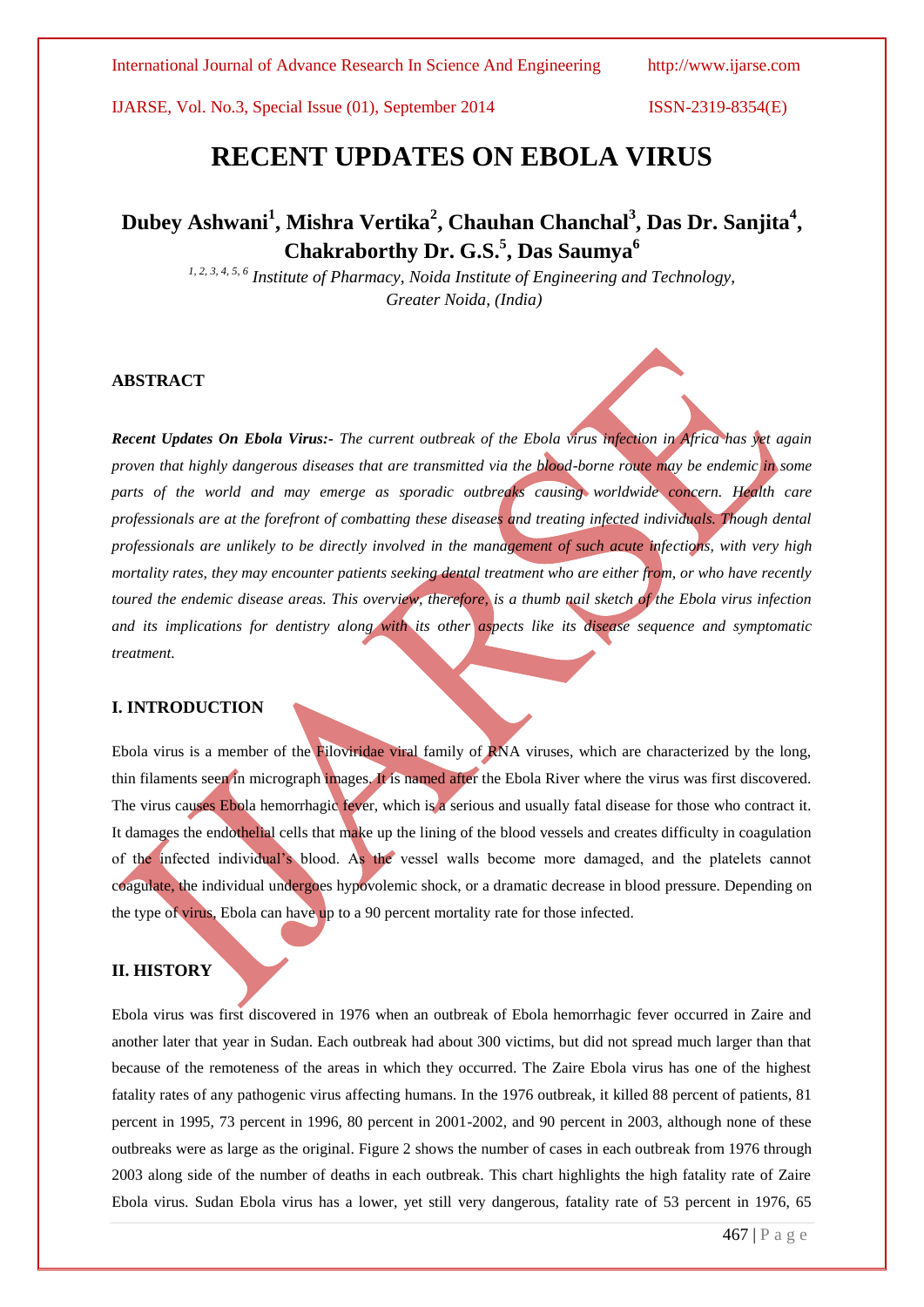percent in 1979, 53 percent in the over 400 patients infected in 2000, and 41 percent in 2004. Figure 3 charts the number of individuals infected in three outbreaks of Sudan Ebola virus between 1976 and 2003 as well as the number of these victims that died because of Ebola hemorrhagic fever. It is clear the Sudan Ebola virus, although not as fatal as the Zaire strain, is still very lethal. Ivory Coast Ebola virus was first discovered in 1994 when a scientist conducting autopsies on chimpanzees contracted Ebola hemorrhagic fever. This strain found was different than the Zaire or Sudan strains. However, this has been the only case of Ivory Coast Ebola known to have occurred in humans. Most Ebola virus outbreaks have originated in Africa and have traveled only to other countries through shipment of non-human primates or through accidental contamination in testing facilities. Crab-eating macque that were imported from the Philippines to Reston, Virginia in 1989 were found to have a virus similar to Ebola. Over 150 animal handlers were all tested for Ebola and only 6 were found to have developed antibodies to it, none of which actually developed Ebola hemorrhagic fever. The Center for Disease Control concluded that this strain had a low infection rate for humans and it was later classified as its own strain named Reston Ebola virus.

### **III. TRANSMISSION**

Ebola is transmitted through bodily fluids and/or direct contact with infected individuals. It is believed to spread to human populations through contact with infected primates, as opposed to directly from natural reservoirs. The suspected natural sources of the virus are certain species of fruit bats. They have been found to carry the virus, but they themselves are asymptomatic, making them good candidates for natural reservoirs. Outbreaks of Ebola virus are often traced to an individual that has handled a gorilla or chimpanzee carcass. It is common for the virus to then spread to family members or hospital workers because of their close proximity to the victim. The virus spreads to people that come into contact with these patients' blood or contaminated medical equipment. Because Ebola kills its victims so quickly and the outbreaks usually occur in isolated areas, the disease does not typically spread very far. Also, Ebola has an incubation period of up to 21 days, but is normally closer to 10 days, so infected persons do not have time to carry the disease very far. It is highly unlikely that Ebola could turn into a large epidemic. Oftentimes Ebola outbreaks are mistakenly classified initially as outbreaks of malaria, dysentery, influenza, typhoid fever or other bacterial infections because the early symptoms are similar and these infections are common in the same areas of Africa. This misinterpretation of symptoms can lead to the spread of Ebola within medical centers because necessary precautions are not taken. Transmission of Ebola virus among non-human animals is a little different. It is proposed that fruit bats drop partially eaten fruits that carry viruses in the bat saliva. Gorillas or other monkeys then eat the fruit, and therefore the virus as well. Gorilla carcasses have been found to contain multiple strains of Ebola virus. Decomposing bodies only remain infectious for three to four days after death, and gorillas do not typically interact among different groups, which means the victims were probably infected by several animal host reservoirs.

### **IV. SYMPTOMS**

Ebola virus begins to effect infected individuals with flu-like symptoms. There is a quickly oncoming fever, achy muscles, and headache, which are soon followed by bloody vomit and diarrhea. Some days later, victims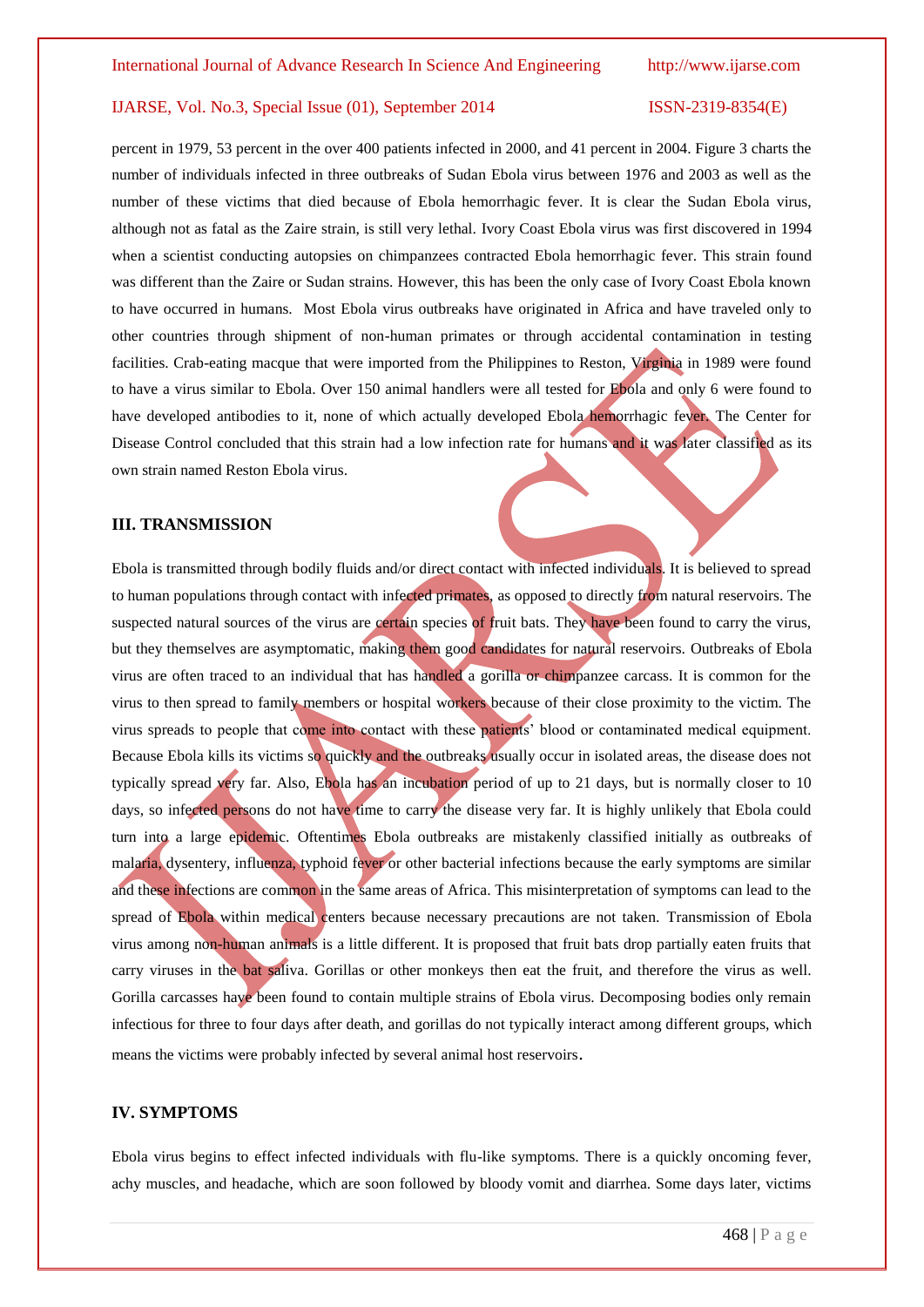can begin to bleed through the eyes, nose, or mouth. A hemorrhagic rash can develop on the entire body, which also bleeds. Muscle pain and swelling of the pharynx also occur in most victims. Patients are diagnosed by testing of urine or saliva with an ELISA test, however the results are not always accurate. Due to the extensive amount of bleeding, most patients will die of hypovolemic shock and/or systematic organ failure within 2 to 21 days of contracting Ebola virus. However, some patients do defervesce after about 14 days and are able to survive the virus.

### **V. PREVENTION AND TREATMENT**

There is currently no treatment for Ebola hemorrhagic fever. Infected individuals are treated for the symptoms they have, but the body must fight off the virus on its own. To help patients deal with symptoms better, supportive care is usually given. This includes:

•Administering intravenous fluids in order to keep normal levels of electrolytes.

- •Using breathing devices to maintain oxygen levels and drugs to control fever.
- •Maintaining blood pressure and trying to aid in blood clotting through medications.

•Preventing infections from bacteria through use of antibiotics.

•Relieving pain and keeping as clean of an environment as possible through good nursing care A vaccine for Ebola virus is currently being extensively researched. Ebola is on the United States' list of possible bioterror agents because no humans have been found to have immunity to it. Due to the high risk, the US government is putting funds into vaccine research. here is a vaccine that has been proven effective in non-human primates to prevent the contraction of Ebola virus, however there are no vaccines approved for humans yet. A prototype vaccine was administered in March of 2009 to a researcher who was accidentally pricked with a syringe containing Ebola virus particles. The vaccine was given to her as an emergency treatment. There seemed to be no harmful side effects of the injection and she did not develop Ebola hemorrhagic fever. However, it is uncertain if she was actually ever infected with the virus so researchers cannot be sure if the virus was effective or not. Subsequent research is being conducted and will hopefully lead to an Ebola vaccine in the near future.

# **VI. CURRENT RESEARCH**

The National Institute of Allergies and Infectious Diseases collects records of all new and emerging research on Ebola virus. In 2005, a study was performed in collaboration with the United States Army Medical Research Institute for Infectious Diseases to test the efficiency and effects of a new, longer-lasting immunization for nonhuman primates against Ebola virus that required only the boost dose in lieu of the previous vaccination followed by the boost. The results showed that the boost was just as effective on its own. Due to these results, a fast-acting, single dose vaccination was developed and tested in humans. The purpose of such a vaccine is to allow health workers the ability to contain Ebola virus outbreaks through ring vaccinations. In a ring vaccination, vaccines are given to all people not yet infected in the region of Ebola cases. A fast acting vaccine is the best for this strategy and protects the entire community from a devastating outbreak. This study was completed in 2008 and is still being followed to see if the immunity is long lasting. Before this single dose vaccine was created, there was another vaccine developed for humans that was tested in 2005. This vaccine entailed three doses of vaccine but proved to be safe, without serious side effects and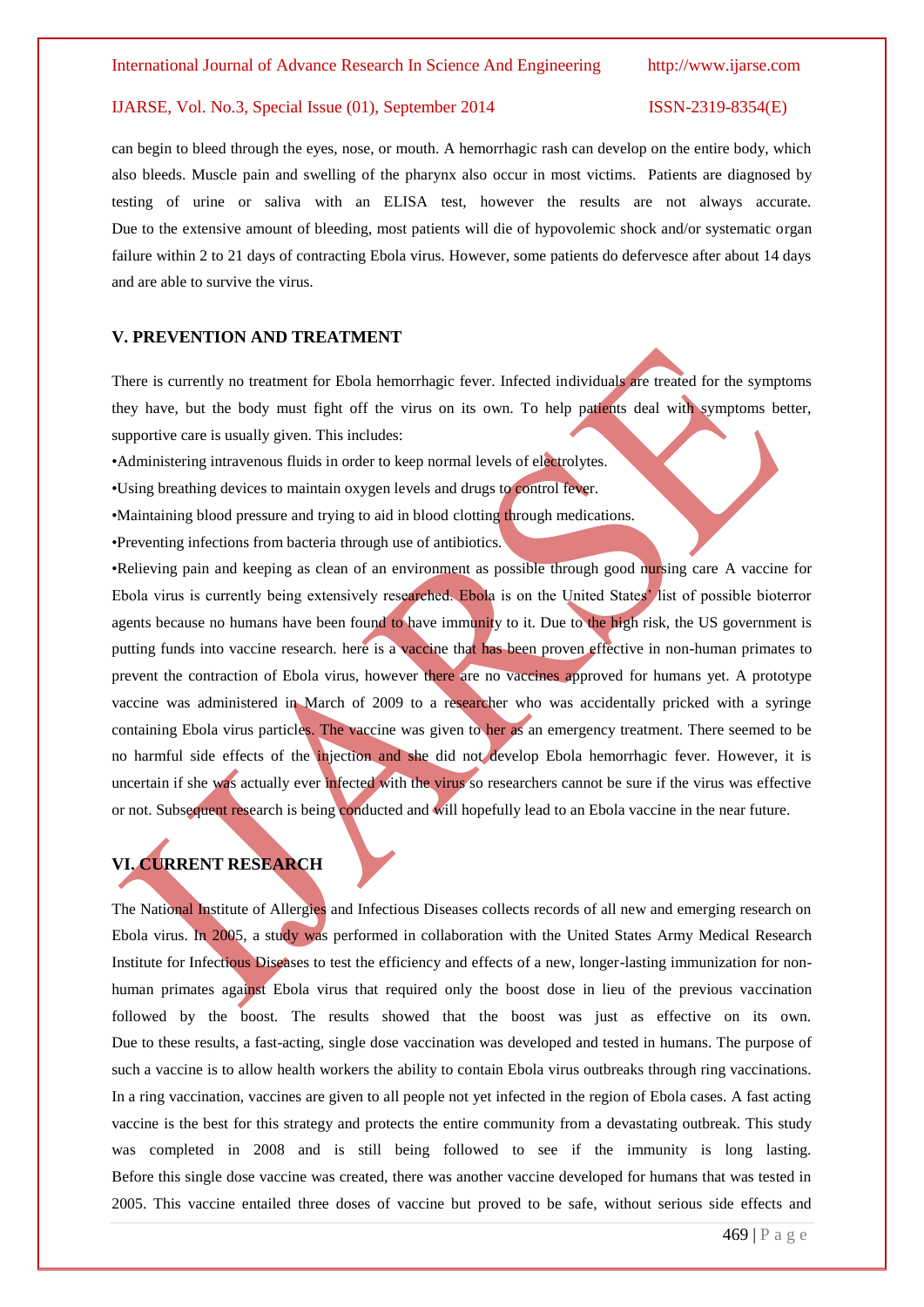appeared to create good immune responses in trial participants. However, with the discovery of the new, fastacting vaccine this three-dose vaccine may no longer be relevant. In 2009, a study is currently underway that includes collaborations from the United States Military as well as international groups that tests new DNA vaccines for Ebola and Marburg viruses. This new type of vaccine is still being experimented with and the results are unknown. A major concern in formulating an Ebola vaccine is that in the regions where the virus is most commonly observed, many of the patients are immunocompromised due to HIV. A vaccine could therefore be more harmful than helpful in preventing Ebola hemorrhagic fever because it could actually cause the disease. A study done in 2008 on rhesus macaque monkeys who were infected with simian immunodeficiency virus (SIV) showed that the monkeys did not contract Ebola from the vaccine. The vaccine is therefore thought to be safe for immunocompromsied human patients. A study was published in the Journal of Infectious Diseases in 2004 that brought to light interesting new information on the natural reservoirs of Ebola virus. It was recorded that approximately 13 percent of wild-born chimpanzees had Ebola antibodies in their blood. This finding showed researchers that Ebola virus is and was in circulation in the forests of countries where no human cases have been reported or before it infected humans. It also showed that chimps can be in contact with Ebola and survive, telling also that they have probably been exposed multiple times. An aspect of this research that is very relevant to global health is the possibly that is now known that Ebola can exist in places where it has not been before and could cause human outbreaks in unexpected countries.

# **VII. CONCLUSION**

Ebola is such a great concern of global health today because of its high fatality rate. Outbreaks up to this point have been relatively small, although they have been very deadly. Recently, it has been discovered that there is evidence of Reston Ebola virus in swine populations in the Philippines. This could mean that the virus had been around since before 1989, when it was first detected in monkeys. If the disease has the ability to mutate and infect other animals it needs to be closely monitored so that it does not surprisingly surface in other animals. The main goals currently being addressed with Ebola virus are finding ways of treatment for Ebola hemorrhagic fever and finding safe and effective vaccines for the virus that can be applied to humans. If an approved vaccine could be developed for Ebola virus, it would save many people from the painful effects of Ebola hemorrhagic fever. Although it is not a problem right now for most populations outside of Africa, Ebola virus has the potential to be dangerous from the point of view of global health in the future. With more research and a greater understanding of the virus, Ebola will hopefully become a less pressing matter in global health.

## **VIII. ACKNOWLEDGEMENT**

I want to acknowledge **Dr. Sanjita Das** who help and encourage me to participate in this conference. My mentor & co guide **Dr. G.S Chakraborthy and Saumya Das** respectively shown kneen interest in publishing this paper on Recent Updates on Ebola Virus. My mates **Vertika Mishra and Chanchal Chauhan** help me in searching news article on Ebola Virus. At last but not least I want to Thanks my **Family** in supporting me to do good deed for our country.